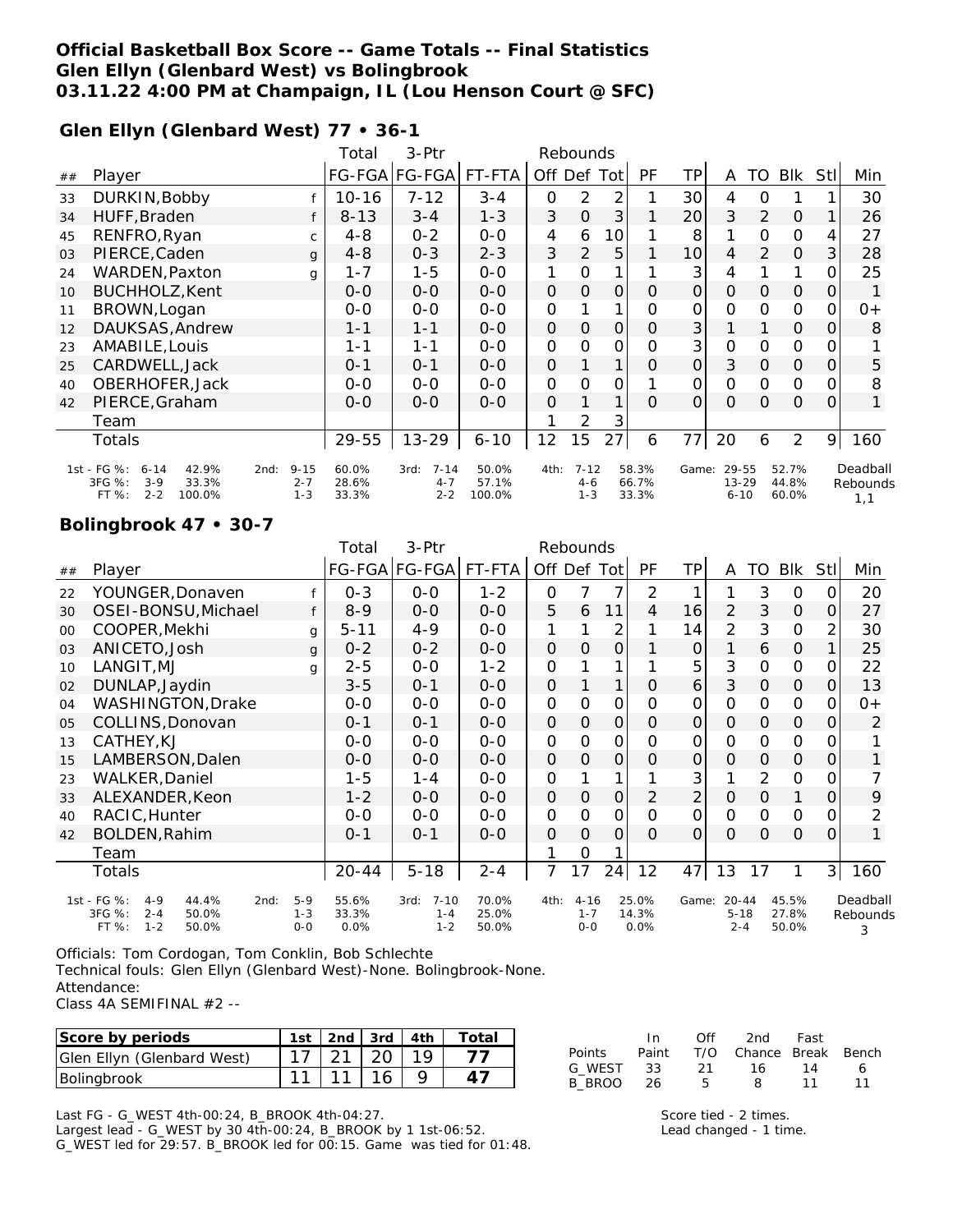## **Glen Ellyn (Glenbard West) vs Bolingbrook 03.11.22 4:00 PM at Champaign, IL (Lou Henson Court @ SFC) 1st PERIOD Play-by-Play (Page 1)**

|      | Time Score |                | Margi HOME/VISITOR                     | Time Score Margi HOME/VISITOR |                    |       |     |                               |                |       |
|------|------------|----------------|----------------------------------------|-------------------------------|--------------------|-------|-----|-------------------------------|----------------|-------|
| 07:4 |            |                | MISSED 3 PTR by PIERCE, Caden          | 00:0                          |                    |       |     | MISSED 3 PTR by COOPER, Mekhi |                |       |
| 07:4 |            |                | REBOUND (DEF) by OSEI-BONSU, Michael   | 00:0                          |                    |       |     | REBOUND (DEF) by (TEAM)       |                |       |
| 07:1 |            |                | TURNOVR by YOUNGER, Donaven            |                               |                    |       |     |                               |                |       |
| 07:0 |            |                | TURNOVR by WARDEN, Paxton              |                               |                    | In    | Off | 2nd                           | Fast           |       |
| 06:5 |            |                | FOUL by DURKIN, Bobby (P1T1)           |                               | 1st period-only    | Paint | T/O | Chance                        | <b>Break</b>   | Bench |
| 06:5 |            |                | MISSED FT SHOT by YOUNGER, Donaven     | Glen Ellyn (Glenbard West     |                    | 4     | 5   | 2                             | 2              | 0     |
| 06:5 |            |                | REBOUND (OFF) by (DEADBALL)            |                               | <b>Bolingbrook</b> | 4     | 5   | 0                             | $\overline{2}$ | 4     |
| 06:5 | $1 - 0$    | H 1            | GOOD! FT SHOT by YOUNGER, Donaven      |                               |                    |       |     |                               |                |       |
| 06:4 |            |                | TURNOVR by HUFF, Braden                |                               |                    |       |     |                               |                |       |
| 06:4 |            |                | STEAL by COOPER, Mekhi                 |                               |                    |       |     |                               |                |       |
| 06:4 |            |                | MISSED JUMPER by COOPER, Mekhi         |                               |                    |       |     |                               |                |       |
| 06:4 |            |                | REBOUND (DEF) by DURKIN, Bobby         |                               |                    |       |     |                               |                |       |
| 06:3 |            |                | FOUL by OSEI-BONSU, Michael (P1T1)     |                               |                    |       |     |                               |                |       |
| 06:3 | $1 - 1$    | T <sub>1</sub> | GOOD! FT SHOT by DURKIN, Bobby         |                               |                    |       |     |                               |                |       |
| 06:3 | $1 - 2$    | V 1            | GOOD! FT SHOT by DURKIN, Bobby         |                               |                    |       |     |                               |                |       |
| 06:3 |            |                | TURNOVR by ANICETO, Josh               |                               |                    |       |     |                               |                |       |
| 06:2 |            |                | MISSED 3 PTR by DURKIN, Bobby          |                               |                    |       |     |                               |                |       |
| 06:2 |            |                | REBOUND (DEF) by YOUNGER, Donaven      |                               |                    |       |     |                               |                |       |
| 05:4 |            |                | TURNOVR by ANICETO, Josh               |                               |                    |       |     |                               |                |       |
| 05:4 |            |                | STEAL by RENFRO, Ryan                  |                               |                    |       |     |                               |                |       |
| 05:2 | $1-5$      | V 4            | GOOD! 3 PTR by HUFF, Braden            |                               |                    |       |     |                               |                |       |
| 05:2 |            |                | ASSIST by DURKIN, Bobby                |                               |                    |       |     |                               |                |       |
| 05:1 | $4 - 5$    | V 1            | GOOD! 3 PTR by COOPER, Mekhi           |                               |                    |       |     |                               |                |       |
| 05:1 |            |                | ASSIST by YOUNGER, Donaven             |                               |                    |       |     |                               |                |       |
| 05:0 | $4 - 8$    | $V_4$          | GOOD! 3 PTR by HUFF, Braden            |                               |                    |       |     |                               |                |       |
| 05:0 |            |                | <b>ASSIST by DURKIN, Bobby</b>         |                               |                    |       |     |                               |                |       |
| 04:5 |            |                | TURNOVR by YOUNGER, Donaven            |                               |                    |       |     |                               |                |       |
| 04:5 |            |                | STEAL by DURKIN, Bobby                 |                               |                    |       |     |                               |                |       |
| 04:4 |            |                | MISSED 3 PTR by WARDEN, Paxton         |                               |                    |       |     |                               |                |       |
| 04:4 |            |                | REBOUND (OFF) by RENFRO, Ryan          |                               |                    |       |     |                               |                |       |
| 04:3 |            |                | MISSED 3 PTR by WARDEN, Paxton         |                               |                    |       |     |                               |                |       |
| 04:3 |            |                | REBOUND (OFF) by HUFF, Braden          |                               |                    |       |     |                               |                |       |
| 04:3 |            |                | MISSED TIP-IN by HUFF, Braden          |                               |                    |       |     |                               |                |       |
| 04:3 |            |                | REBOUND (DEF) by OSEI-BONSU, Michael   |                               |                    |       |     |                               |                |       |
| 04:1 |            |                | TURNOVR by COOPER, Mekhi               |                               |                    |       |     |                               |                |       |
| 04:1 |            |                | STEAL by RENFRO, Ryan                  |                               |                    |       |     |                               |                |       |
| 04:0 |            |                | FOUL by OSEI-BONSU, Michael (P2T2)     |                               |                    |       |     |                               |                |       |
| 03:5 |            |                | TURNOVR by PIERCE, Caden               |                               |                    |       |     |                               |                |       |
| 03:5 |            |                | STEAL by COOPER, Mekhi                 |                               |                    |       |     |                               |                |       |
| 03:5 | $6 - 8$    | V <sub>2</sub> | GOOD! LAYUP by DUNLAP, Jaydin [FB/PNT] |                               |                    |       |     |                               |                |       |
| 03:5 |            |                | ASSIST by COOPER, Mekhi                |                               |                    |       |     |                               |                |       |
| 03:2 | $6 - 11$   | V <sub>5</sub> | GOOD! 3 PTR by DURKIN, Bobby           |                               |                    |       |     |                               |                |       |
| 03:2 |            |                | ASSIST by WARDEN, Paxton               |                               |                    |       |     |                               |                |       |
| 03:1 | $9 - 11$   | V <sub>2</sub> | GOOD! 3 PTR by COOPER, Mekhi           |                               |                    |       |     |                               |                |       |
| 03:1 |            |                | ASSIST by ANICETO, Josh                |                               |                    |       |     |                               |                |       |
| 02:4 |            |                | TURNOVR by DAUKSAS, Andrew             |                               |                    |       |     |                               |                |       |
| 02:4 |            |                | TIMEOUT media                          |                               |                    |       |     |                               |                |       |
|      | 02:2 11-11 | T <sub>2</sub> | GOOD! JUMPER by DUNLAP, Jaydin [PNT]   |                               |                    |       |     |                               |                |       |
| 01:4 | $11 - 13$  | V <sub>2</sub> | GOOD! JUMPER by DURKIN, Bobby          |                               |                    |       |     |                               |                |       |
| 01:4 |            |                | ASSIST by WARDEN, Paxton               |                               |                    |       |     |                               |                |       |
| 01:3 |            |                | TURNOVR by ANICETO, Josh               |                               |                    |       |     |                               |                |       |
| 01:2 |            |                | MISSED 3 PTR by PIERCE, Caden          |                               |                    |       |     |                               |                |       |
| 01:2 |            |                | REBOUND (OFF) by WARDEN, Paxton        |                               |                    |       |     |                               |                |       |
| 01:2 |            |                | MISSED JUMPER by WARDEN, Paxton        |                               |                    |       |     |                               |                |       |
| 01:2 |            |                | BLOCK by ALEXANDER, Keon               |                               |                    |       |     |                               |                |       |
| 01:1 |            |                | REBOUND (DEF) by COOPER, Mekhi         |                               |                    |       |     |                               |                |       |
| 01:1 |            |                | MISSED LAYUP by YOUNGER, Donaven       |                               |                    |       |     |                               |                |       |
| 01:1 |            |                | REBOUND (DEF) by RENFRO, Ryan          |                               |                    |       |     |                               |                |       |
| 01:0 |            |                | MISSED 3 PTR by HUFF, Braden           |                               |                    |       |     |                               |                |       |
| 01:0 |            |                | REBOUND (OFF) by PIERCE, Caden         |                               |                    |       |     |                               |                |       |
| 01:0 | $11 - 15$  | V 4            | GOOD! LAYUP by PIERCE, Caden [PNT]     |                               |                    |       |     |                               |                |       |
| 00:5 |            |                | MISSED LAYUP by ALEXANDER, Keon        |                               |                    |       |     |                               |                |       |
| 00:5 |            |                | REBOUND (DEF) by RENFRO, Ryan          |                               |                    |       |     |                               |                |       |
| 00:4 |            |                | TURNOVR by HUFF, Braden                |                               |                    |       |     |                               |                |       |
| 00:3 |            |                | MISSED 3 PTR by ANICETO, Josh          |                               |                    |       |     |                               |                |       |
| 00:3 |            |                | REBOUND (OFF) by COOPER, Mekhi         |                               |                    |       |     |                               |                |       |
| 00:2 |            |                | TURNOVR by COOPER, Mekhi               |                               |                    |       |     |                               |                |       |
| 00:2 |            |                | STEAL by PIERCE, Caden                 |                               |                    |       |     |                               |                |       |
|      | 00:2 11-17 | V6             | GOOD! DUNK by PIERCE, Caden [FB/PNT]   |                               |                    |       |     |                               |                |       |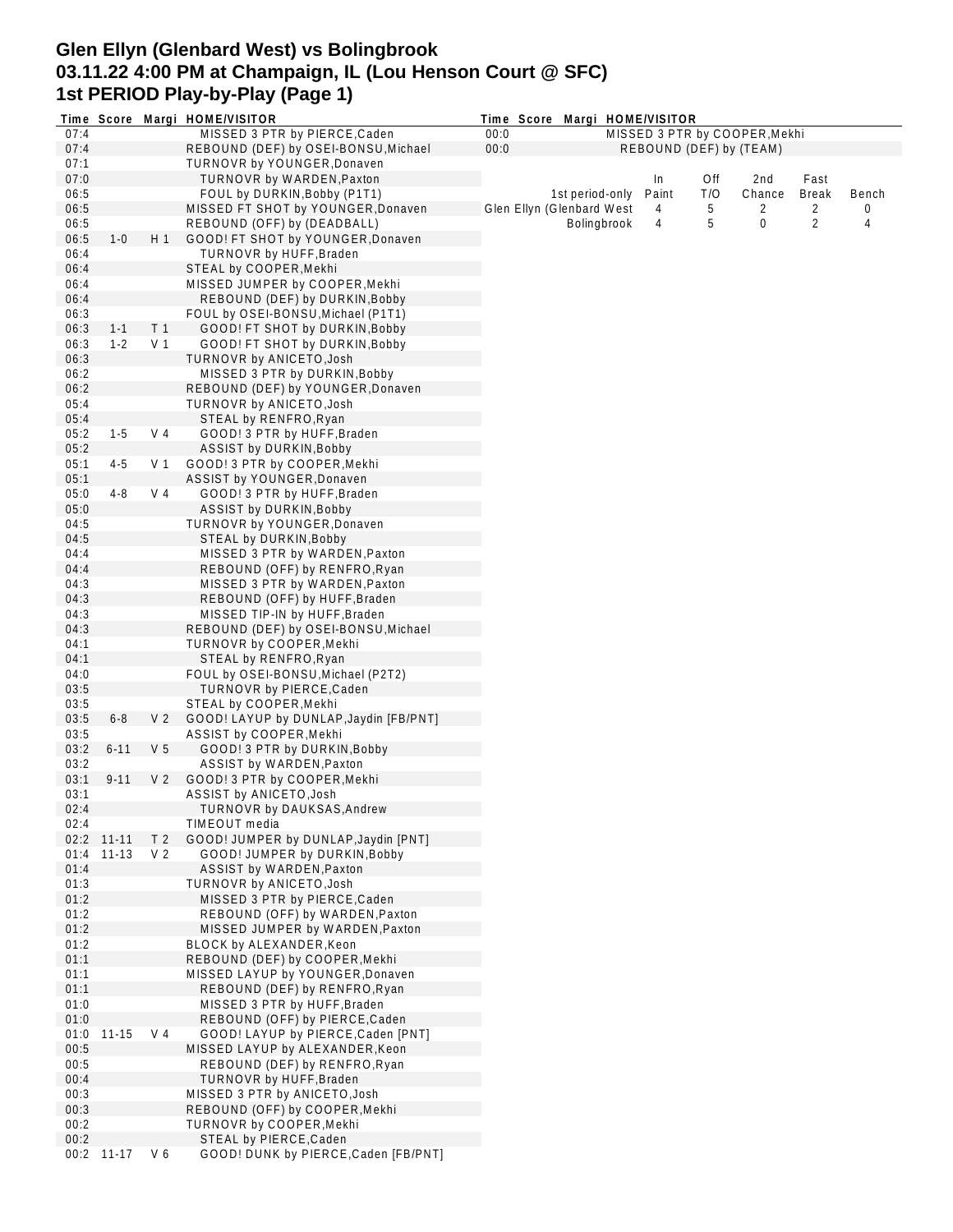# **Glen Ellyn (Glenbard West) vs Bolingbrook 03.11.22 4:00 PM at Champaign, IL (Lou Henson Court @ SFC) 2nd PERIOD Play-by-Play (Page 1)**

|      |              |                | Time Score Margi HOME/VISITOR            | Time Score Margi HOME/VISITOR |                 |       |     |                |              |       |
|------|--------------|----------------|------------------------------------------|-------------------------------|-----------------|-------|-----|----------------|--------------|-------|
| 07:5 |              |                | MISSED LAYUP by OSEI-BONSU, Michael      |                               |                 |       |     |                |              |       |
| 07:5 |              |                | REBOUND (OFF) by OSEI-BONSU, Michael     |                               |                 | In.   | Off | 2nd            | Fast         |       |
|      | 07:4 13-17   | V 4            | GOOD! LAYUP by OSEI-BONSU, Michael [PNT] |                               | 2nd period-only | Paint | T/O | Chance         | <b>Break</b> | Bench |
| 07:2 | $13 - 20$    | V 7            | GOOD! 3 PTR by DURKIN, Bobby             | Glen Ellyn (Glenbard West     |                 | 14    | 7   | 7              | 4            | 0     |
| 07:2 |              |                | ASSIST by WARDEN, Paxton                 |                               | Bolingbrook     | 4     | 0   | $\overline{2}$ | 2            | 4     |
| 07:0 | 15-20        | V <sub>5</sub> | GOOD! DUNK by ALEXANDER, Keon [PNT]      |                               |                 |       |     |                |              |       |
| 07:0 |              |                | ASSIST by OSEI-BONSU, Michael            |                               |                 |       |     |                |              |       |
| 06:4 | $15-22$      | V <sub>7</sub> | GOOD! LAYUP by RENFRO, Ryan [PNT]        |                               |                 |       |     |                |              |       |
| 06:4 |              |                | ASSIST by PIERCE, Caden                  |                               |                 |       |     |                |              |       |
| 06:1 |              |                | MISSED 3 PTR by WALKER, Daniel           |                               |                 |       |     |                |              |       |
| 06:1 |              |                | REBOUND (DEF) by RENFRO, Ryan            |                               |                 |       |     |                |              |       |
|      |              |                | MISSED 3 PTR by DURKIN, Bobby            |                               |                 |       |     |                |              |       |
| 05:4 |              |                |                                          |                               |                 |       |     |                |              |       |
| 05:4 |              |                | REBOUND (OFF) by PIERCE, Caden           |                               |                 |       |     |                |              |       |
|      | 05:3 15-24   | V9             | GOOD! DUNK by PIERCE, Caden [PNT]        |                               |                 |       |     |                |              |       |
| 05:2 | 18-24        | V6             | GOOD! 3 PTR by COOPER, Mekhi             |                               |                 |       |     |                |              |       |
| 05:2 |              |                | ASSIST by DUNLAP, Jaydin                 |                               |                 |       |     |                |              |       |
| 05:0 |              |                | MISSED 3 PTR by WARDEN, Paxton           |                               |                 |       |     |                |              |       |
| 05:0 |              |                | REBOUND (DEF) by WALKER, Daniel          |                               |                 |       |     |                |              |       |
| 04:4 | $20 - 24$    | V 4            | GOOD! JUMPER by DUNLAP, Jaydin           |                               |                 |       |     |                |              |       |
| 04:4 |              |                | ASSIST by COOPER, Mekhi                  |                               |                 |       |     |                |              |       |
| 04:3 |              |                | <b>TIMEOUT TEAM</b>                      |                               |                 |       |     |                |              |       |
| 04:1 |              |                | MISSED 3 PTR by RENFRO, Ryan             |                               |                 |       |     |                |              |       |
| 04:1 |              |                | REBOUND (OFF) by HUFF, Braden            |                               |                 |       |     |                |              |       |
| 04:1 | $20 - 26$    | V6             | GOOD! LAYUP by HUFF, Braden [PNT]        |                               |                 |       |     |                |              |       |
| 03:4 |              |                | TURNOVR by WALKER, Daniel                |                               |                 |       |     |                |              |       |
| 03:4 |              |                | TIMEOUT MEDIA                            |                               |                 |       |     |                |              |       |
|      |              |                |                                          |                               |                 |       |     |                |              |       |
| 03:4 |              |                | MISSED 3 PTR by CARDWELL, Jack           |                               |                 |       |     |                |              |       |
| 03:4 |              |                | REBOUND (DEF) by YOUNGER, Donaven        |                               |                 |       |     |                |              |       |
| 03:3 |              |                | TURNOVR by COOPER, Mekhi                 |                               |                 |       |     |                |              |       |
| 03:3 |              |                | STEAL by PIERCE, Caden                   |                               |                 |       |     |                |              |       |
| 03:3 |              |                | FOUL by COOPER, Mekhi (P1T3)             |                               |                 |       |     |                |              |       |
| 03:3 |              |                | MISSED FT SHOT by HUFF, Braden           |                               |                 |       |     |                |              |       |
| 03:3 |              |                | REBOUND (OFF) by (DEADBALL)              |                               |                 |       |     |                |              |       |
| 03:3 |              |                | MISSED FT SHOT by HUFF, Braden           |                               |                 |       |     |                |              |       |
| 03:3 |              |                | REBOUND (DEF) by YOUNGER, Donaven        |                               |                 |       |     |                |              |       |
| 03:0 | $22 - 26$    | V <sub>4</sub> | GOOD! JUMPER by LANGIT, MJ [FB]          |                               |                 |       |     |                |              |       |
| 03:0 |              |                | MISSED JUMPER by HUFF, Braden            |                               |                 |       |     |                |              |       |
| 03:0 |              |                | REBOUND (DEF) by OSEI-BONSU, Michael     |                               |                 |       |     |                |              |       |
| 03:0 |              |                | FOUL by HUFF, Braden (P1T2)              |                               |                 |       |     |                |              |       |
| 02:3 |              |                | TURNOVR by OSEI-BONSU, Michael           |                               |                 |       |     |                |              |       |
| 02:2 |              |                | STEAL by PIERCE, Caden                   |                               |                 |       |     |                |              |       |
| 01:4 | $22 - 29$    | V 7            | GOOD! 3 PTR by DURKIN, Bobby             |                               |                 |       |     |                |              |       |
| 01:4 |              |                | ASSIST by CARDWELL, Jack                 |                               |                 |       |     |                |              |       |
| 01:2 |              |                | FOUL by YOUNGER, Donaven (P1T4)          |                               |                 |       |     |                |              |       |
| 01:2 |              |                |                                          |                               |                 |       |     |                |              |       |
|      |              |                | TURNOVR by YOUNGER, Donaven              |                               |                 |       |     |                |              |       |
|      | $01:1$ 22-31 | V <sub>9</sub> | GOOD! LAYUP by DURKIN, Bobby [FB/PNT]    |                               |                 |       |     |                |              |       |
| 01:1 |              |                | ASSIST by HUFF, Braden                   |                               |                 |       |     |                |              |       |
| 00:5 |              |                | MISSED 3 PTR by COOPER, Mekhi            |                               |                 |       |     |                |              |       |
| 00:5 |              |                | REBOUND (DEF) by PIERCE, Caden           |                               |                 |       |     |                |              |       |
| 00:5 | 22-33 V 11   |                | GOOD! LAYUP by DURKIN, Bobby [FB/PNT]    |                               |                 |       |     |                |              |       |
| 00:4 |              |                | MISSED JUMPER by LANGIT, MJ              |                               |                 |       |     |                |              |       |
| 00:4 |              |                | REBOUND (DEF) by PIERCE, Caden           |                               |                 |       |     |                |              |       |
| 00:3 |              |                | MISSED 3 PTR by DURKIN, Bobby            |                               |                 |       |     |                |              |       |
| 00:3 |              |                | REBOUND (OFF) by PIERCE, Caden           |                               |                 |       |     |                |              |       |
| 00:3 | 22-35 V 13   |                | GOOD! JUMPER by HUFF, Braden [PNT]       |                               |                 |       |     |                |              |       |
| 00:3 |              |                | ASSIST by PIERCE, Caden                  |                               |                 |       |     |                |              |       |
| 00:3 |              |                | FOUL by YOUNGER, Donaven (P2T5)          |                               |                 |       |     |                |              |       |
| 00:3 | 22-36 V 14   |                | GOOD! FT SHOT by HUFF, Braden            |                               |                 |       |     |                |              |       |
| 00:1 |              |                | TURNOVR by ANICETO, Josh                 |                               |                 |       |     |                |              |       |
| 00:1 |              |                | STEAL by HUFF, Braden                    |                               |                 |       |     |                |              |       |
|      | 22-38 V 16   |                | GOOD! LAYUP by HUFF, Braden [PNT]        |                               |                 |       |     |                |              |       |
| 00:0 |              |                |                                          |                               |                 |       |     |                |              |       |
| 00:0 |              |                | ASSIST by DURKIN, Bobby                  |                               |                 |       |     |                |              |       |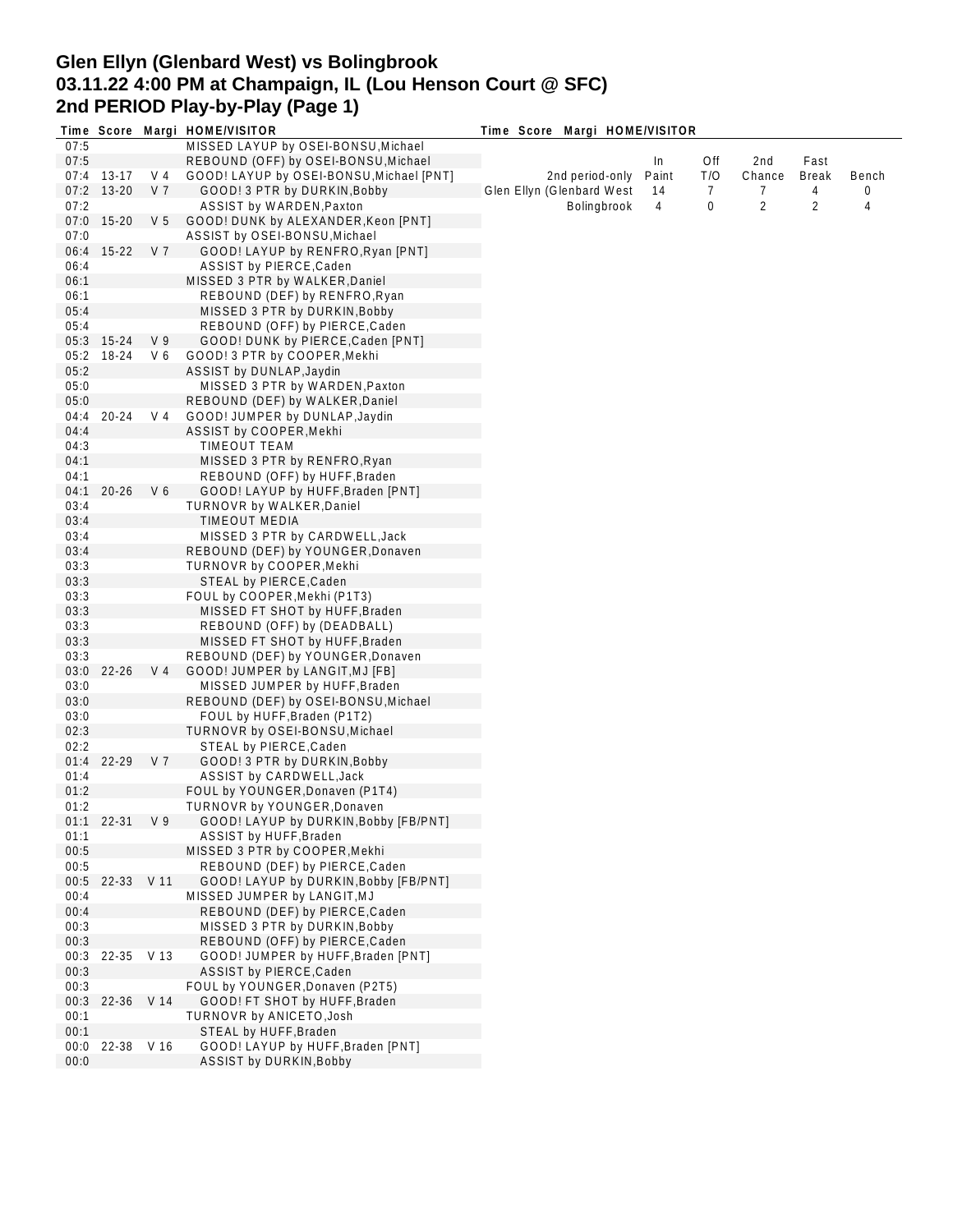# **Glen Ellyn (Glenbard West) vs Bolingbrook 03.11.22 4:00 PM at Champaign, IL (Lou Henson Court @ SFC) 3rd PERIOD Play-by-Play (Page 1)**

|      |                 |            | Time Score Margi HOME/VISITOR                       | Time Score Margi HOME/VISITOR |       |     |        |              |       |
|------|-----------------|------------|-----------------------------------------------------|-------------------------------|-------|-----|--------|--------------|-------|
| 07:2 |                 |            | MISSED 3 PTR by WARDEN, Paxton                      |                               |       |     |        |              |       |
| 07:2 |                 |            | REBOUND (DEF) by OSEI-BONSU, Michael                |                               | In    | Off | 2nd    | Fast         |       |
| 07:1 |                 | 24-38 V 14 | GOOD! LAYUP by LANGIT, MJ [FB/PNT]                  | 3rd period-only               | Paint | T/O | Chance | <b>Break</b> | Bench |
| 07:1 |                 |            | ASSIST by OSEI-BONSU, Michael                       | Glen Ellyn (Glenbard West     | 6     | 7   | 5      | 3            | 0     |
| 06:5 |                 |            | MISSED JUMPER by HUFF, Braden                       | Bolingbrook                   | 12    | 0   | 2      | 4            | 0     |
| 06:5 |                 |            | REBOUND (OFF) by RENFRO, Ryan                       |                               |       |     |        |              |       |
| 06:5 |                 |            | MISSED JUMPER by WARDEN, Paxton                     |                               |       |     |        |              |       |
| 06:5 |                 |            | REBOUND (DEF) by YOUNGER, Donaven                   |                               |       |     |        |              |       |
| 06:4 |                 |            | FOUL by PIERCE, Caden (P1T1)                        |                               |       |     |        |              |       |
| 06:4 |                 |            | MISSED FT SHOT by LANGIT, MJ                        |                               |       |     |        |              |       |
| 06:4 |                 |            | REBOUND (OFF) by (DEADBALL)                         |                               |       |     |        |              |       |
|      | 06:4 25-38      |            | V 13 GOOD! FT SHOT by LANGIT, MJ                    |                               |       |     |        |              |       |
| 06:2 | 25-41           | V 16       | GOOD! 3 PTR by DURKIN, Bobby                        |                               |       |     |        |              |       |
| 06:2 |                 |            | ASSIST by HUFF, Braden                              |                               |       |     |        |              |       |
|      | 05:5 27-41      |            | V 14 GOOD! JUMPER by OSEI-BONSU, Michael [PNT]      |                               |       |     |        |              |       |
| 05:5 |                 |            | ASSIST by LANGIT, MJ                                |                               |       |     |        |              |       |
|      | 05:3 27-44 V 17 |            | GOOD! 3 PTR by DURKIN, Bobby                        |                               |       |     |        |              |       |
| 05:3 |                 |            | ASSIST by PIERCE, Caden                             |                               |       |     |        |              |       |
| 05:1 |                 |            | TURNOVR by OSEI-BONSU, Michael                      |                               |       |     |        |              |       |
| 05:0 |                 |            | MISSED 3 PTR by PIERCE, Caden                       |                               |       |     |        |              |       |
| 05:0 |                 |            | REBOUND (OFF) by RENFRO, Ryan                       |                               |       |     |        |              |       |
|      | 05:0 27-46 V 19 |            | GOOD! JUMPER by RENFRO, Ryan [PNT]                  |                               |       |     |        |              |       |
| 04:4 |                 |            | 29-46 V 17 GOOD! LAYUP by OSEI-BONSU, Michael [PNT] |                               |       |     |        |              |       |
| 04:4 |                 |            | ASSIST by LANGIT, MJ                                |                               |       |     |        |              |       |
| 04:3 |                 |            | TURNOVR by PIERCE, Caden                            |                               |       |     |        |              |       |
| 04:3 |                 |            |                                                     |                               |       |     |        |              |       |
|      |                 |            | STEAL by ANICETO, Josh                              |                               |       |     |        |              |       |
| 04:3 |                 |            | TURNOVR by ANICETO, Josh                            |                               |       |     |        |              |       |
| 04:2 |                 |            | FOUL by LANGIT, MJ (P1T1)                           |                               |       |     |        |              |       |
| 04:1 |                 |            | MISSED LAYUP by PIERCE, Caden                       |                               |       |     |        |              |       |
| 04:1 |                 |            | REBOUND (OFF) by (TEAM)                             |                               |       |     |        |              |       |
| 04:0 | 29-49           | V 20       | GOOD! 3 PTR by DURKIN, Bobby                        |                               |       |     |        |              |       |
| 04:0 |                 |            | ASSIST by WARDEN, Paxton                            |                               |       |     |        |              |       |
| 03:4 | 31-49 V 18      |            | GOOD! LAYUP by OSEI-BONSU, Michael [PNT]            |                               |       |     |        |              |       |
| 03:4 |                 |            | ASSIST by LANGIT, MJ                                |                               |       |     |        |              |       |
| 03:2 |                 |            | MISSED 3 PTR by DURKIN, Bobby                       |                               |       |     |        |              |       |
| 03:2 |                 |            | REBOUND (OFF) by HUFF, Braden                       |                               |       |     |        |              |       |
| 03:2 |                 |            | MISSED DUNK by HUFF, Braden                         |                               |       |     |        |              |       |
| 03:2 |                 |            | REBOUND (DEF) by DUNLAP, Jaydin                     |                               |       |     |        |              |       |
| 03:1 |                 | 33-49 V 16 | GOOD! LAYUP by COOPER, Mekhi [FB/PNT]               |                               |       |     |        |              |       |
| 03:1 |                 |            | ASSIST by DUNLAP, Jaydin                            |                               |       |     |        |              |       |
| 03:0 |                 |            | FOUL by ANICETO, Josh (P1T2)                        |                               |       |     |        |              |       |
| 03:0 |                 |            | <b>TIMEOUT MEDIA</b>                                |                               |       |     |        |              |       |
| 02:5 | 33-51 V 18      |            | GOOD! DUNK by HUFF, Braden [PNT]                    |                               |       |     |        |              |       |
| 02:5 |                 |            | ASSIST by PIERCE, Caden                             |                               |       |     |        |              |       |
| 02:2 |                 |            | TURNOVR by OSEI-BONSU, Michael                      |                               |       |     |        |              |       |
|      | 02:0 33-53 V 20 |            | GOOD! JUMPER by HUFF, Braden [PNT]                  |                               |       |     |        |              |       |
| 01:5 |                 |            | FOUL by WARDEN, Paxton (P1T2)                       |                               |       |     |        |              |       |
| 01:4 |                 |            | MISSED 3 PTR by COOPER, Mekhi                       |                               |       |     |        |              |       |
| 01:4 |                 |            | REBOUND (OFF) by OSEI-BONSU, Michael                |                               |       |     |        |              |       |
| 01:4 |                 |            | 35-53 V 18 GOOD! LAYUP by OSEI-BONSU, Michael [PNT] |                               |       |     |        |              |       |
| 01:2 | 35-56 V 21      |            | GOOD! 3 PTR by HUFF, Braden [FB]                    |                               |       |     |        |              |       |
| 01:2 |                 |            | <b>ASSIST by DURKIN, Bobby</b>                      |                               |       |     |        |              |       |
| 01:1 |                 |            | MISSED 3 PTR by WALKER, Daniel                      |                               |       |     |        |              |       |
| 01:1 |                 |            | REBOUND (OFF) by (DEADBALL)                         |                               |       |     |        |              |       |
| 01:0 |                 |            | FOUL by OBERHOFER, Jack (P1T3)                      |                               |       |     |        |              |       |
| 00:5 | 38-56 V 18      |            | GOOD! 3 PTR by COOPER, Mekhi                        |                               |       |     |        |              |       |
| 00:5 |                 |            | ASSIST by WALKER, Daniel                            |                               |       |     |        |              |       |
| 00:4 |                 |            | TIMEOUT 30sec                                       |                               |       |     |        |              |       |
| 00:2 |                 |            | FOUL by ALEXANDER, Keon (P1T3)                      |                               |       |     |        |              |       |
| 00:0 |                 |            | FOUL by ALEXANDER, Keon (P2T4)                      |                               |       |     |        |              |       |
| 00:0 | 38-57 V 19      |            | GOOD! FT SHOT by PIERCE, Caden                      |                               |       |     |        |              |       |
| 00:0 | 38-58 V 20      |            | GOOD! FT SHOT by PIERCE, Caden                      |                               |       |     |        |              |       |
| 00:0 |                 |            | MISSED 3 PTR by DUNLAP, Jaydin                      |                               |       |     |        |              |       |
| 00:0 |                 |            | REBOUND (DEF) by (DEADBALL)                         |                               |       |     |        |              |       |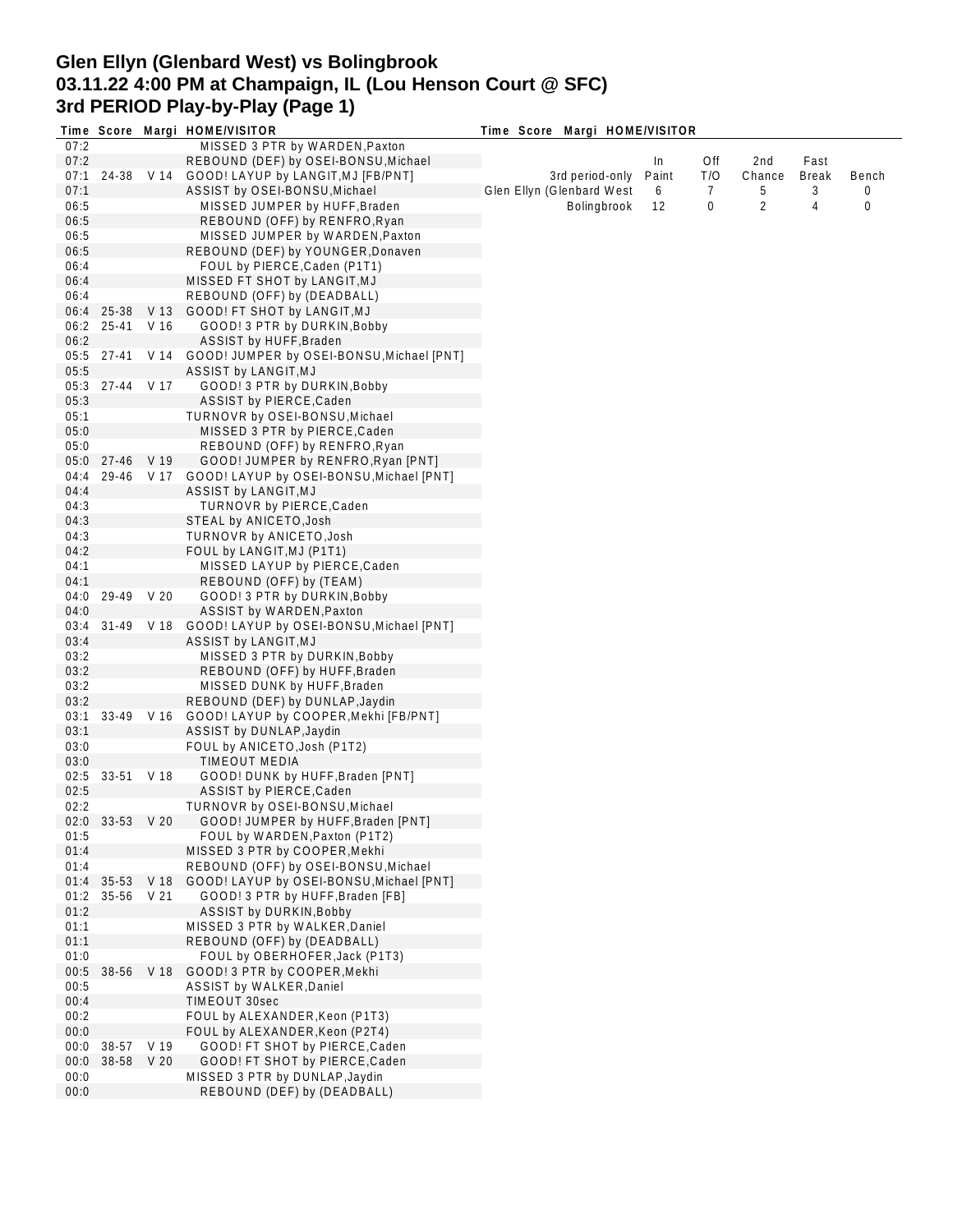## **Glen Ellyn (Glenbard West) vs Bolingbrook 03.11.22 4:00 PM at Champaign, IL (Lou Henson Court @ SFC) 4th PERIOD Play-by-Play (Page 1)**

|              |                 |            | Time Score Margi HOME/VISITOR                                          | Time Score Margi HOME/VISITOR |       |     |        |              |       |
|--------------|-----------------|------------|------------------------------------------------------------------------|-------------------------------|-------|-----|--------|--------------|-------|
|              | 07:2 40-58      |            | V 18 GOOD! LAYUP by OSEI-BONSU, Michael [PNT]                          |                               |       |     |        |              |       |
| 07:0         | 40-61 V 21      |            | GOOD! 3 PTR by WARDEN, Paxton                                          |                               | In    | Off | 2nd    | Fast         |       |
| 07:0         |                 |            | ASSIST by DAUKSAS, Andrew                                              | 4th period-only               | Paint | T/O | Chance | <b>Break</b> | Bench |
| 06:5         |                 |            | MISSED JUMPER by DUNLAP, Jaydin                                        | Glen Ellyn (Glenbard West     | 9     | 2   | 2      | 5            | 6     |
| 06:5         |                 |            | REBOUND (DEF) by RENFRO, Ryan                                          | Bolingbrook                   | 6     | 0   | 4      | 3            | 3     |
| 06:3         |                 |            | MISSED JUMPER by RENFRO, Ryan                                          |                               |       |     |        |              |       |
| 06:3         |                 |            | REBOUND (OFF) by RENFRO, Ryan                                          |                               |       |     |        |              |       |
| 06:2         | 40-63 V 23      |            | GOOD! LAYUP by RENFRO, Ryan [PNT]                                      |                               |       |     |        |              |       |
| 06:0         |                 |            | MISSED 3 PTR by COOPER, Mekhi                                          |                               |       |     |        |              |       |
| 06:0         |                 |            | REBOUND (OFF) by OSEI-BONSU, Michael                                   |                               |       |     |        |              |       |
| 06:0         |                 | 42-63 V 21 | GOOD! LAYUP by OSEI-BONSU, Michael [PNT]                               |                               |       |     |        |              |       |
| 05:5         |                 |            | MISSED JUMPER by DURKIN, Bobby                                         |                               |       |     |        |              |       |
| 05:5         |                 |            | REBOUND (DEF) by OSEI-BONSU, Michael                                   |                               |       |     |        |              |       |
| 05:4         |                 |            | 45-63 V 18 GOOD! 3 PTR by WALKER, Daniel [FB]                          |                               |       |     |        |              |       |
| 05:4         |                 |            | ASSIST by DUNLAP, Jaydin                                               |                               |       |     |        |              |       |
| 05:2         |                 |            | <b>TIMEOUT TEAM</b>                                                    |                               |       |     |        |              |       |
| 05:1         | 45-65 V 20      |            | GOOD! JUMPER by RENFRO, Ryan [PNT]                                     |                               |       |     |        |              |       |
| 05:0         |                 |            | MISSED JUMPER by YOUNGER, Donaven                                      |                               |       |     |        |              |       |
| 05:0         |                 |            | BLOCK by DURKIN, Bobby                                                 |                               |       |     |        |              |       |
| 05:0         |                 |            | REBOUND (DEF) by DURKIN, Bobby                                         |                               |       |     |        |              |       |
| 05:0         |                 |            | FOUL by OSEI-BONSU, Michael (P3T5)                                     |                               |       |     |        |              |       |
| 04:5         | 45-68 V 23      |            | GOOD! 3 PTR by DURKIN, Bobby                                           |                               |       |     |        |              |       |
| 04:5         |                 |            | ASSIST by HUFF, Braden                                                 |                               |       |     |        |              |       |
| 04:3         |                 |            | MISSED JUMPER by LANGIT, MJ                                            |                               |       |     |        |              |       |
| 04:3         |                 |            | BLOCK by WARDEN, Paxton                                                |                               |       |     |        |              |       |
| 04:3         |                 |            | REBOUND (OFF) by OSEI-BONSU, Michael                                   |                               |       |     |        |              |       |
| 04:2         |                 | 47-68 V 21 | GOOD! LAYUP by OSEI-BONSU, Michael [PNT]                               |                               |       |     |        |              |       |
| 04:1         |                 |            | MISSED 3 PTR by RENFRO, Ryan                                           |                               |       |     |        |              |       |
| 04:1         |                 |            | REBOUND (DEF) by YOUNGER, Donaven                                      |                               |       |     |        |              |       |
| 04:0         |                 |            | MISSED LAYUP by LANGIT, MJ                                             |                               |       |     |        |              |       |
| 04:0         |                 |            | REBOUND (DEF) by RENFRO, Ryan                                          |                               |       |     |        |              |       |
| 03:5         |                 |            | FOUL by OSEI-BONSU, Michael (P4T6)                                     |                               |       |     |        |              |       |
| 03:5         |                 |            | TIMEOUT MEDIA                                                          |                               |       |     |        |              |       |
| 03:5         | 47-69 V 22      |            | GOOD! FT SHOT by DURKIN, Bobby                                         |                               |       |     |        |              |       |
| 03:5         |                 |            | MISSED FT SHOT by DURKIN, Bobby                                        |                               |       |     |        |              |       |
| 03:5         |                 |            | REBOUND (DEF) by OSEI-BONSU, Michael                                   |                               |       |     |        |              |       |
| 03:4         |                 |            | MISSED 3 PTR by WALKER, Daniel                                         |                               |       |     |        |              |       |
| 03:4         |                 |            | REBOUND (DEF) by RENFRO, Ryan                                          |                               |       |     |        |              |       |
| 03:3         |                 |            | MISSED 3 PTR by DURKIN, Bobby                                          |                               |       |     |        |              |       |
| 03:3         |                 |            | REBOUND (DEF) by LANGIT, MJ                                            |                               |       |     |        |              |       |
| 03:1         |                 |            | TURNOVR by WALKER, Daniel                                              |                               |       |     |        |              |       |
| 03:1         |                 |            | STEAL by RENFRO, Ryan                                                  |                               |       |     |        |              |       |
| 03:0         |                 |            | FOUL by WALKER, Daniel (P1T7)                                          |                               |       |     |        |              |       |
| 03:0         |                 |            | MISSED FT SHOT by PIERCE, Caden                                        |                               |       |     |        |              |       |
| 03:0         |                 |            | REBOUND (DEF) by YOUNGER, Donaven                                      |                               |       |     |        |              |       |
| 02:5         |                 |            | MISSED JUMPER by WALKER, Daniel                                        |                               |       |     |        |              |       |
| 02:5         |                 |            | REBOUND (OFF) by (TEAM)                                                |                               |       |     |        |              |       |
| 02:3         |                 |            | TURNOVR by ANICETO, Josh                                               |                               |       |     |        |              |       |
| 02:3         |                 |            | STEAL by RENFRO, Ryan                                                  |                               |       |     |        |              |       |
| 02:3         | 47-71 V 24      |            | GOOD! DUNK by PIERCE, Caden [FB/PNT]                                   |                               |       |     |        |              |       |
| 02:3         |                 |            | ASSIST by RENFRO, Ryan                                                 |                               |       |     |        |              |       |
| 02:2         |                 |            | MISSED 3 PTR by COOPER, Mekhi                                          |                               |       |     |        |              |       |
| 02:2         |                 |            | REBOUND (OFF) by OSEI-BONSU, Michael                                   |                               |       |     |        |              |       |
| 02:1         |                 |            | FOUL by RENFRO, Ryan (P1T4)                                            |                               |       |     |        |              |       |
| 02:1         |                 |            | MISSED 3 PTR by ANICETO, Josh                                          |                               |       |     |        |              |       |
| 02:1         |                 |            | REBOUND (DEF) by (TEAM)                                                |                               |       |     |        |              |       |
|              |                 |            |                                                                        |                               |       |     |        |              |       |
| 01:5         |                 |            | MISSED LAYUP by RENFRO, Ryan                                           |                               |       |     |        |              |       |
| 01:5<br>01:2 |                 |            | REBOUND (DEF) by YOUNGER, Donaven<br>MISSED JUMPER by YOUNGER, Donaven |                               |       |     |        |              |       |
|              |                 |            |                                                                        |                               |       |     |        |              |       |
| 01:2         |                 |            | REBOUND (DEF) by CARDWELL, Jack                                        |                               |       |     |        |              |       |
| 01:1         | 47-74 V 27      |            | GOOD! 3 PTR by DAUKSAS, Andrew [FB/PNT]                                |                               |       |     |        |              |       |
| 01:1         |                 |            | ASSIST by CARDWELL, Jack                                               |                               |       |     |        |              |       |
| 01:1         |                 |            | TIMEOUT 30sec                                                          |                               |       |     |        |              |       |
| 00:4         |                 |            | MISSED 3 PTR by COLLINS, Donovan                                       |                               |       |     |        |              |       |
| 00:4         |                 |            | REBOUND (DEF) by PIERCE, Graham                                        |                               |       |     |        |              |       |
|              | 00:2 47-77 V 30 |            | GOOD! 3 PTR by AMABILE, Louis                                          |                               |       |     |        |              |       |
| 00:2         |                 |            | ASSIST by CARDWELL, Jack                                               |                               |       |     |        |              |       |
| 00:0         |                 |            | MISSED 3 PTR by BOLDEN, Rahim                                          |                               |       |     |        |              |       |
| 00:0         |                 |            | REBOUND (DEF) by BROWN, Logan                                          |                               |       |     |        |              |       |